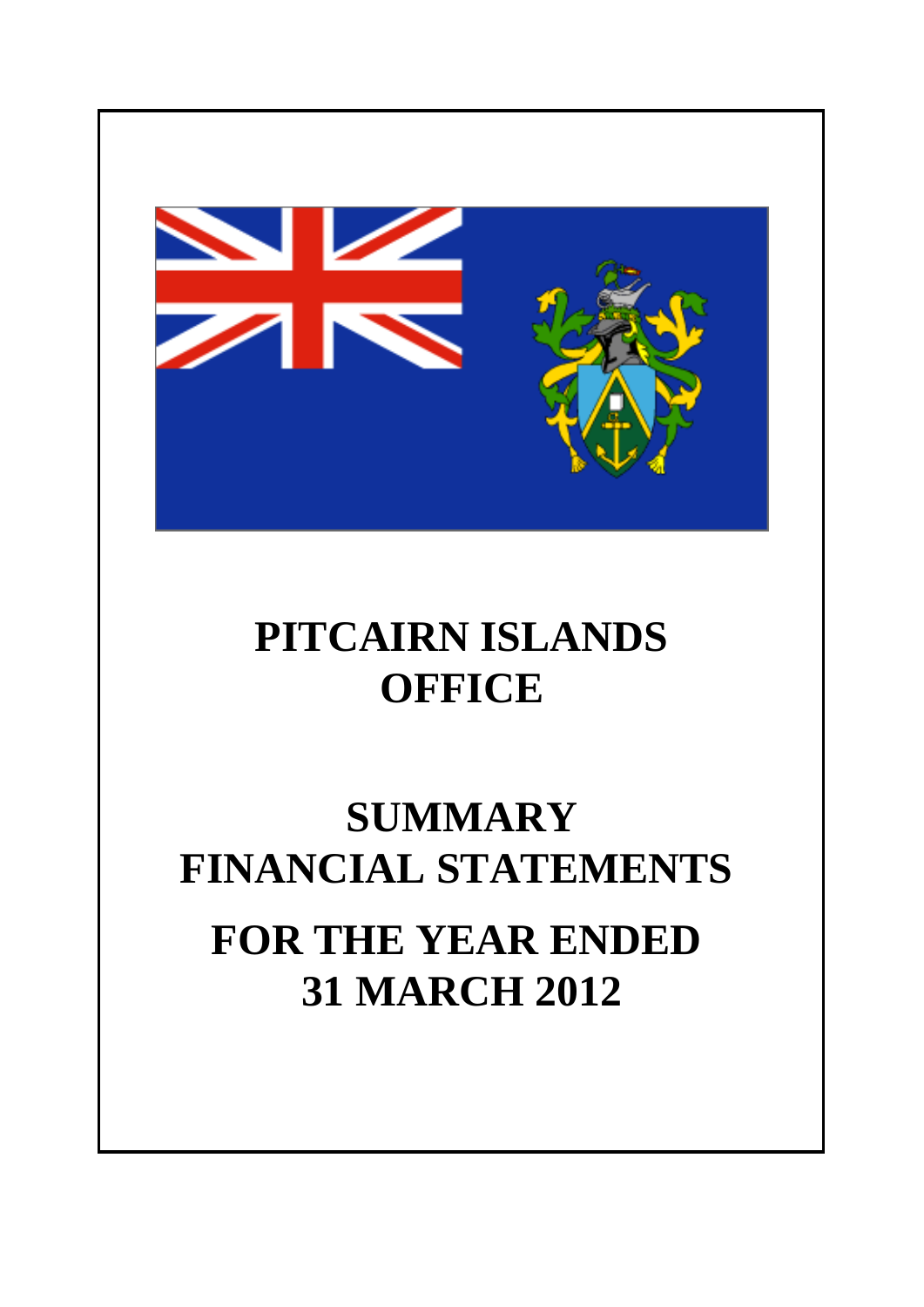## **Pitcairn Islands Office**

## **Table Of Contents**

| <b>Statement of Comprehensive Income</b> | $\mathbf{1}$ |
|------------------------------------------|--------------|
| <b>Statement of Financial Position</b>   | 2            |
| <b>Statement Of Changes In Equity</b>    | 3            |
| <b>Statement Of Accounting Policies</b>  | $4 - 5$      |
| Schedule of Property, Plant & Equipment  | 6            |
| <b>Budgets</b>                           | $\tau$       |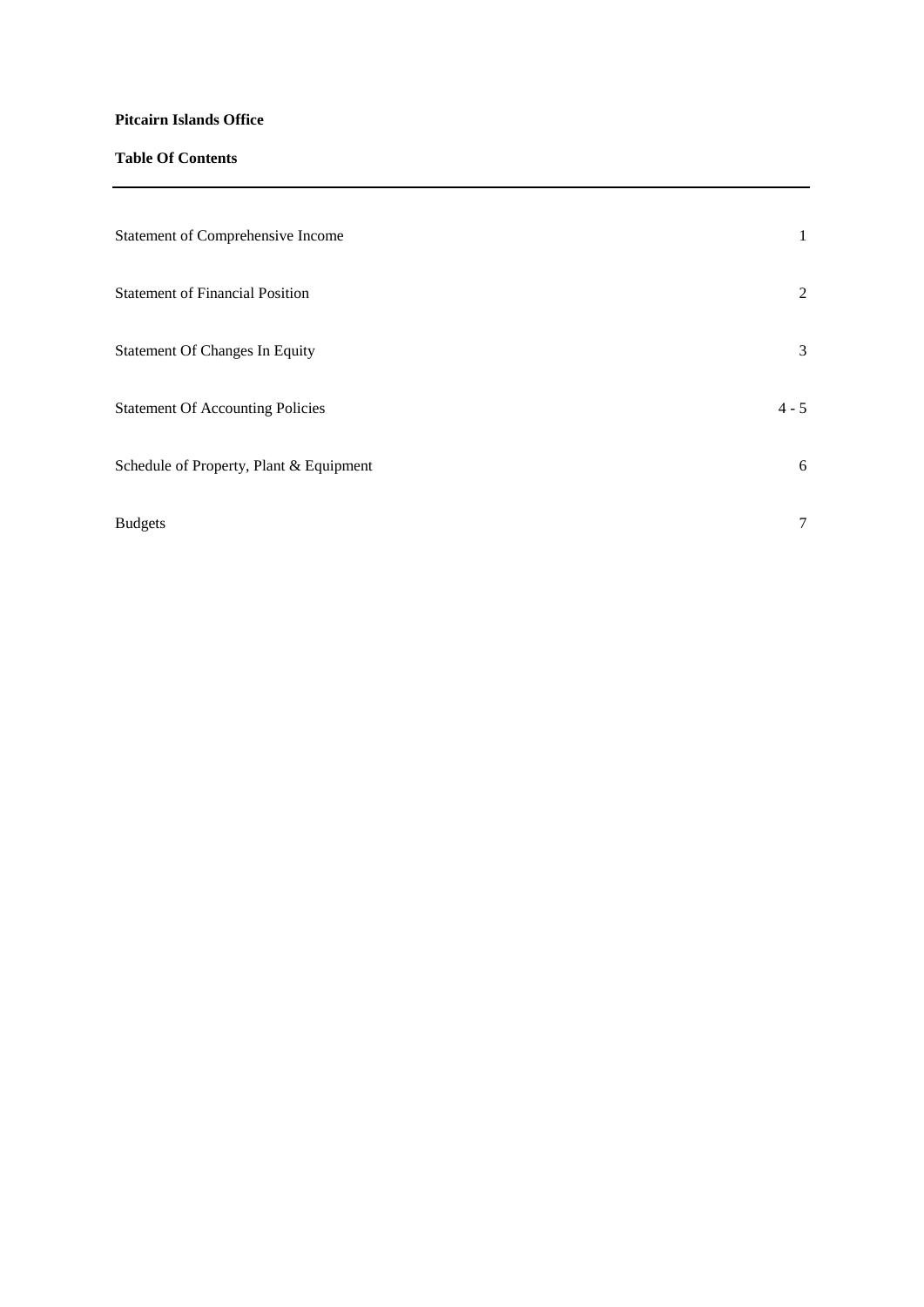|                                             | 2012      | 2011           |
|---------------------------------------------|-----------|----------------|
|                                             | Actual    | NZ\$           |
| <b>INCOME</b><br><b>Stamp Sales</b>         | 363,378   | 359,056        |
|                                             |           |                |
| <b>TOTAL STAMP INCOME</b>                   | 363,378   | 359,056        |
| <b>COST OF SALES</b>                        |           |                |
| Commission                                  | 34,671    | 35,061         |
| Production of Stamps                        | 122,848   | 144,786        |
| <b>TOTAL COST OF SALES</b>                  | 157,519   | 179,847        |
| <b>GROSS PROFIT FROM STAMPS</b>             | 205,859   | 179,209        |
| <b>OTHER TRADING INCOME</b>                 |           |                |
| <b>Passenger Fares</b>                      | 227,000   | 201,500        |
| Licenses                                    | 45,415    | 41,262         |
| Coin & Royalties                            | 25,351    | 13,026         |
| <b>Phone Calls</b>                          | 62,688    | 51,257         |
| Domain Name                                 | 73,153    | 72,704         |
| Electricity                                 | 221,548   | 197,200        |
| Freight Costs Recovered                     | 227,680   | 219,850        |
| Foreign Exchange Gain/(Loss)                | (13,588)  | (8,955)        |
| Miscellaneous                               | 27,278    | 31,633         |
| TOTAL OTHER TRADING INCOME                  | 896,525   | 819,477        |
| <b>TOTAL TRADING INCOME</b>                 | 1,102,384 | 998,686        |
|                                             |           |                |
| <b>Budgetary Aid &amp; Grants</b>           | 4,971,650 | 5,493,660      |
| <b>TOTAL INCOME</b>                         | 6,074,034 | 6,492,346      |
| <b>LESS EXPENDITURE</b>                     |           |                |
| <b>Island Administration</b>                | 55,960    | 58,408         |
| Writedown of Co-Op Store Stock              | 48,900    | $\overline{0}$ |
| Education                                   | 217,084   | 168,187        |
| Medical                                     | 942,940   | 803,917        |
| Police                                      | 271,912   | 353,894        |
| Audit Fee                                   | 71,869    | 32,707         |
| Miscellaneous                               | 135,987   | 140,662        |
| Legal Fees                                  | 322,271   | 193,503        |
| Administration Costs - Philatelic Operation | 152,410   | 157,816        |
| Administration Costs - PIO                  | 329,775   | 380,118        |
| Freight & Shipping                          | 2,384,554 | 2,231,645      |
| Post Office / Other                         | 46,163    | 45,762         |
| Telecommunications                          | 430,629   | 216,204        |
| Works & Marine                              | 385,905   | 332,287        |
| Agriculture                                 | 64,659    | 29,542         |
| <b>Electrical Generation</b>                | 86,934    | 61,939         |
| <b>DFID Funded Projects</b>                 | 20,902    | 1,271,723      |
| <b>TOTAL EXPENDITURE</b>                    | 5,968,854 | 6,478,314      |
| <b>NET PROFIT/(LOSS)</b>                    | 105,180   | 14,032         |
|                                             | $\bf{0}$  | $\theta$       |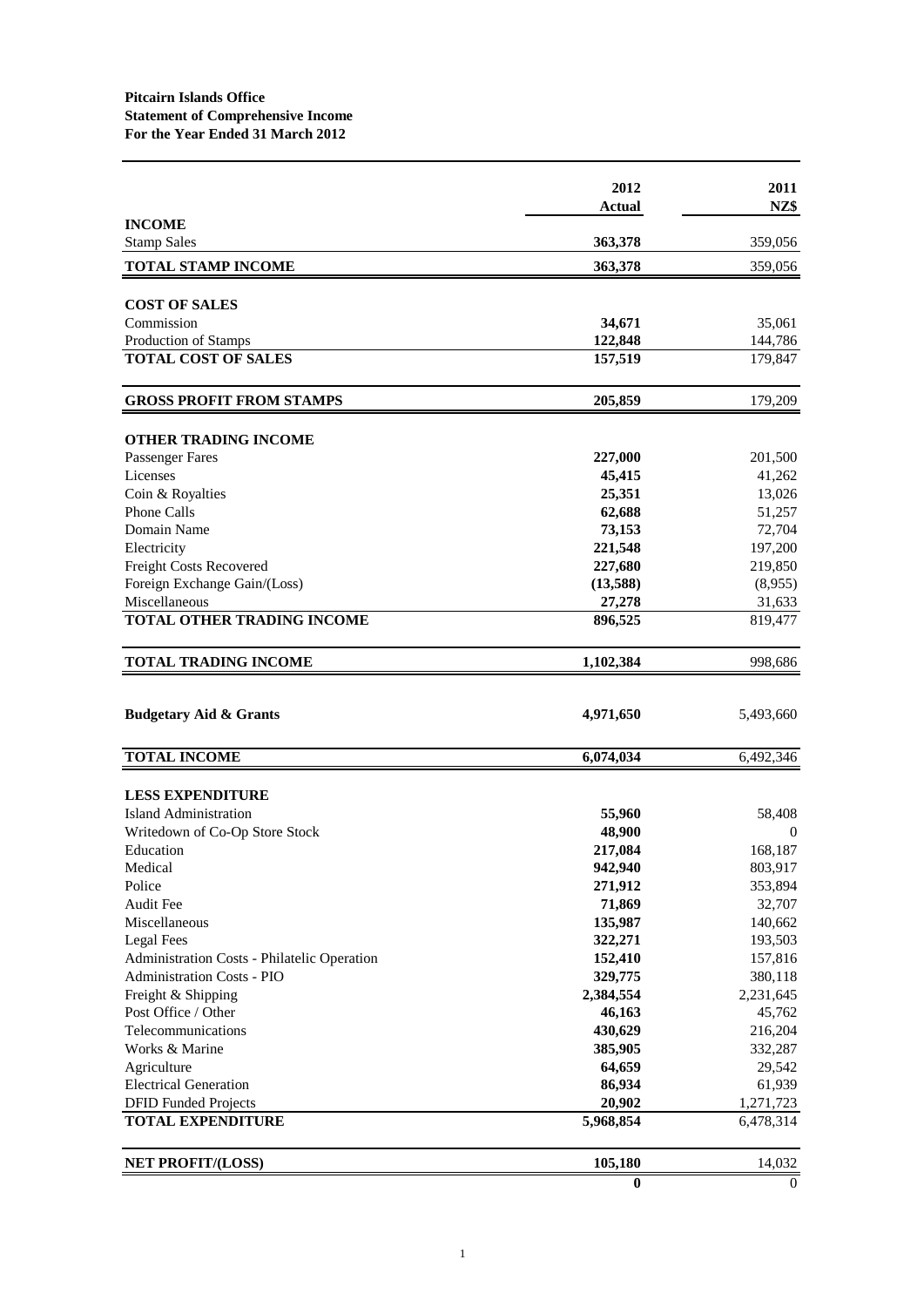## **Pitcairn Islands Office Balance Sheet As At 31 March 2012**

|                                                                             | 2012<br>\$NZ | 2011<br>\$NZ |
|-----------------------------------------------------------------------------|--------------|--------------|
| <b>ASSETS</b>                                                               |              |              |
| <b>Current Assets</b>                                                       |              |              |
| Cash & Bank Balances                                                        | 2,983,473    | 861,618      |
| <b>Trade Debtors</b>                                                        | 223,424      | 208,608      |
| Co-Op Store                                                                 | 175,642      | 186,720      |
| <b>Total Current Assets</b>                                                 | 3,382,539    | 1,256,946    |
| <b>Non Current Assets</b>                                                   |              |              |
| Property, Plant & Equipment                                                 | 11,866       | 15,661       |
| First Home Loan Scheme                                                      | 178,986      | 238,047      |
| <b>Total Non Current Assets</b>                                             | 190,852      | 253,708      |
| <b>Total Tangible Assets</b>                                                | 3,573,391    | 1,510,654    |
| <b>TOTAL ASSETS</b>                                                         | 3,573,391    | 1,510,654    |
| <b>EQUITY &amp; LIABILITIES</b><br><b>Equity</b><br><b>Retained Surplus</b> | 1,008,951    | 903,771      |
| <b>Total Equity</b>                                                         | 1,008,951    | 903,771      |
| <b>Current Liabilities</b>                                                  |              |              |
| <b>Trade Creditors</b>                                                      | 171,739      | 156,802      |
| Home Loan Account                                                           | 200,000      | 200,000      |
| <b>Pitcairn Reimbursements</b>                                              | (2,103)      | (413)        |
| <b>DFID Funded Projects In Progress</b>                                     | 221,707      | 115,000      |
| EU Funded Projects In Progress                                              | 1,911,574    | 68,232       |
| <b>Stamp Prepayments</b>                                                    | 27,591       | 24,970       |
| Holiday Pay Accrual                                                         | 33,932       | 42,292       |
| <b>Total Current Liabilities</b>                                            | 2,564,440    | 606,883      |
| <b>TOTAL LIABILITIES &amp; EQUITY</b>                                       | 3,573,391    | 1,510,654    |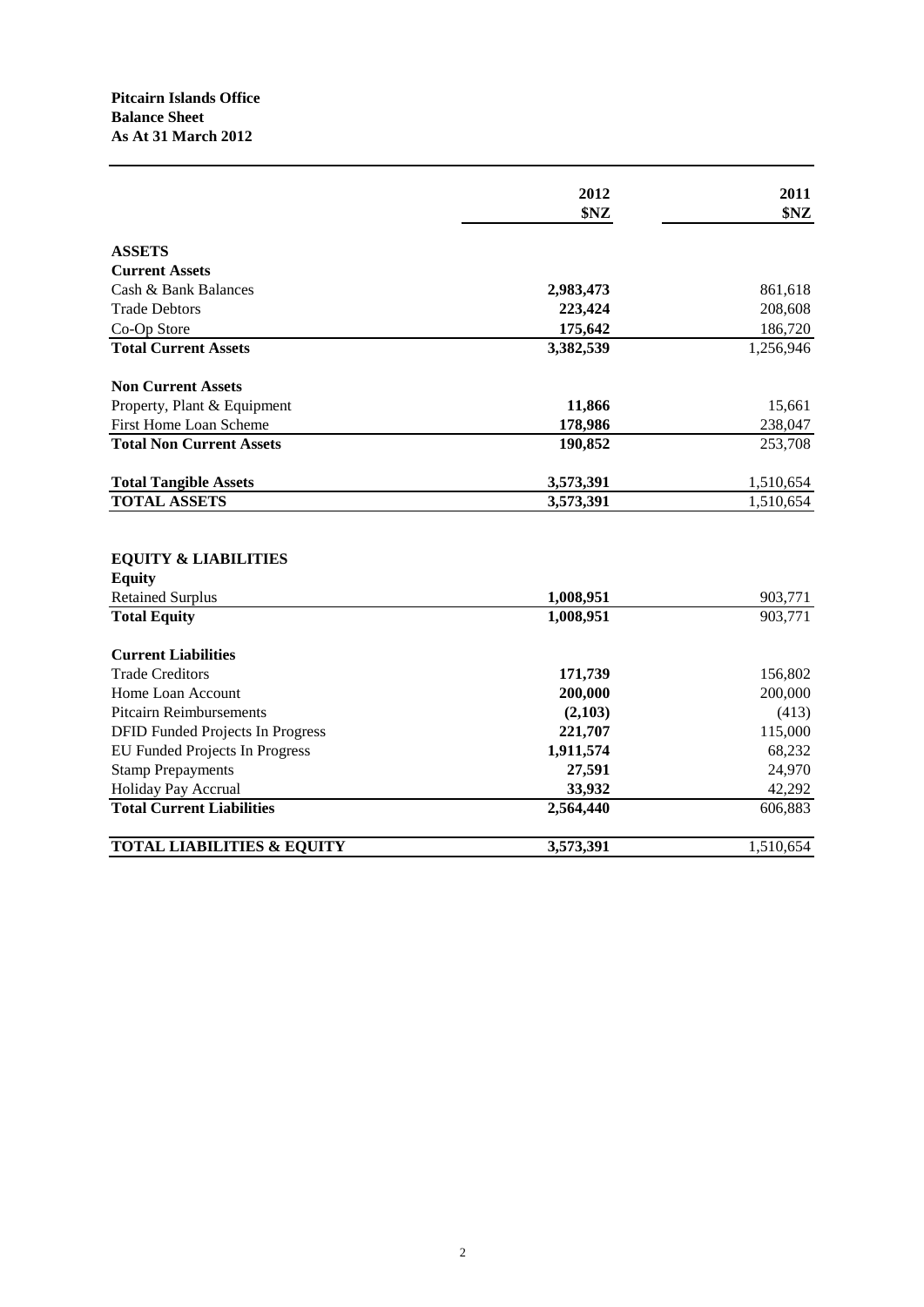### **Pitcairn Islands Office Statement of Changes In Equity As At 31 March 2012**

|                                 | 2012<br>\$NZ | 2011<br>\$NZ |
|---------------------------------|--------------|--------------|
| Equity at the start of the year | 903,771      | 889,739      |
| Net Surplus/(Deficit)           | 105,180      | 14,032       |
| Equity at the end of the year   | 1,008,951    | 903,771      |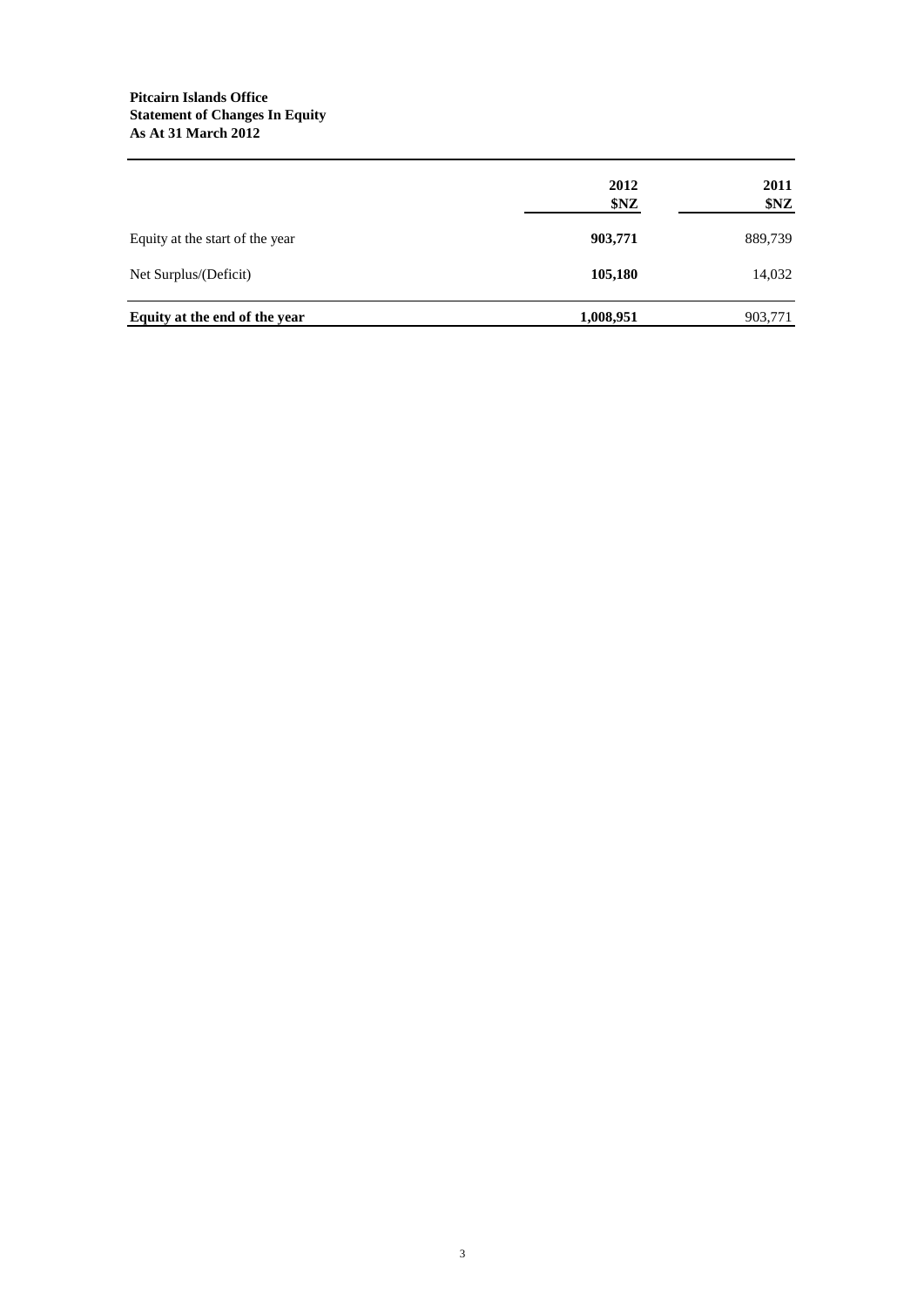#### **Basis of Preparation**

Pitcairn Islands Office is an entity which operates under the British Foreign and Commonwealth Office's Colonial Regulations (Part II) Chapter 8 and the Diplomatic Service Procedures (Vol 8). The financial statements of Pitcairn Islands Office have been prepared in accordance with the New Zealand Financial Reporting Act 1993.

The entity provides administrative services to Pitcairn, Henderson, Ducie and Oeno Islands.

The financial statements have been prepared on a historical cost basis. The financial statements are presented in New Zealand dollars.

#### **Statement of Compliance**

The financial statements of Pitcairn Islands Office have been prepared in accordance with NZ GAAP and comply with the New Zealand equivalents to International Financial Reporting Standards (NZ IFRS) as appropriate for public benefit entities.

#### **Specific Accounting Policies**

The following particular accounting policies have been applied.

#### **Revenue**

Stamp sales revenue and investment income is accounted for on an accrual basis and is advised by the various agencies responsible.

All income is remitted back to the Auckland office for banking, except that advised by the Crown Agents who invest the funds on the Administration's behalf and only make remittances to Auckland on request.

Funding received from DIFD is accounted for in the period to which the funding relates. Funding received in advance of the period to which it relates is held in the Statement of Financial Position as Income in Advance.

#### **Stamp Costs**

Stamp costs are recognised in the period in which they are incurred.

#### **Accounts Receivable**

Accounts Receivable are stated at expected realisable value.

#### **Stamp Stocks**

Unsold stamp stocks are considered to have no value.

#### **Property, Plant & Equipment**

All items of property, plant and equipment are recorded on the historical cost basis, less accumulated depreciation and impairment losses. All items of property, plant and equipment are depreciated on a straight line basis at rates which will write off their cost less estimated residual value over their expected useful life.

The carrying values of equipment is reviewed for impairment, either annually or when events or changes in circumstances indicate the carrying value may not be recoverable (whichever is earlier). If any such indication exists and where the carrying values exceed the estimated recoverable amount, the assets are written down to their recoverable amounts. The recoverable amount is the net selling price. An item of property, plant and equipment is derecognised on disposal or when no future economic benefits are expected to arise from the continued use of the asset. Any gain or loss arising from derecognition of the asset (calculated as the difference between net disposal proceeds and the carrying amount of the item) is included in the Statement of Comprehensive Income in the year the item is derecognised.

Depreciation rates applied to Computer Equipment are 33%SL and Office Equipment 10%SL

At each reporting date, the entity assesses whether there is any indication that an asset may be impaired. Where an indicator of impairment exists, the entity makes a formal estimate of the recoverable amount. Where the carrying amount of an asset exceeds its recoverable amount the asset is considered impaired and is written down to its recoverable amount. Recoverable amount is the higher of an assets fair value less costs to sell and is determined for an individual asset, unless the asset does not generate cash inflows that are largely independent of those from other assets of groups of assets.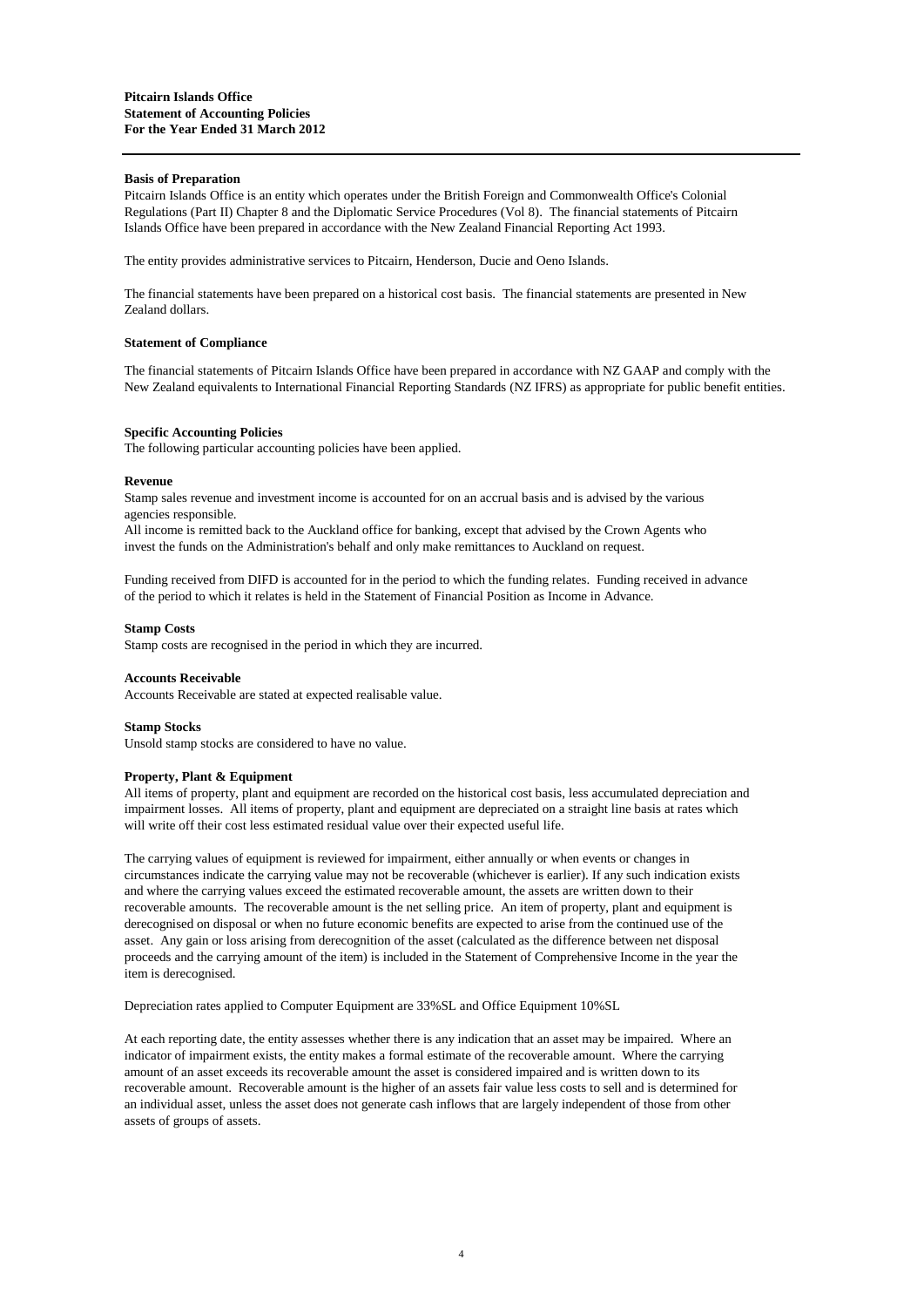#### **Property, Plant & Equipment on Pitcairn Island**

Property, plant & equipment purchases paid for by the Administration and transferred to Pitcairn Island are not capitalised because they have little or no realisable value. Accordingly, such assets are recognised as an expense in the Statement of Comprehensive Income.

#### **Capital Projects**

The entity receives funding from DFID for certain capital projects undertaken on Pitcairn Island. This funding is paid to contractors and suppliers on behalf of DFID. Any project funds received which remain unused at balance date are included on the Statement of Financial Position until such time as the are expended on the project or the project is closed.

#### **Foreign Exchange**

Both the functional and presentation currencies of Pitcairn Islands Office are New Zealand dollars.

Transactions denominated in foreign currencies are translated into New Zealand dollars at the exchange rate in effect at the date of the transaction.

Stamp Sales, which are made on behalf of the Pitcairn Islands Office by the various stamp agencies responsible are converted using a fixed exchange rate as struck by agreement with each agency. The foreign exchange gains and losses are recognised in the Statement of Comprehensive Income.

Monetary items receivable or payable in foreign currencies are translated into New Zealand dollars at balance date at the closing rate. Exchange differences are recognised in the Statement of Comprehensive Income.

#### **GST Policy**

No GST is paid on goods shipped to Pitcairn Island as these are export items and such are zero rated for GST purposes.

These Financial Statements have been prepared on a GST inclusive basis as Pitcairn Islands Office is not registered for GST.

#### **Cash & Cash Equivalents**

Cash and cash equivalents in the Statement of Financial Position comprise cash at bank and in hand and short term deposits with an original maturity of three months or less.

#### **Inventories**

Inventories comprise products held in the Pitcairn Islands store and are valued at the lower of cost and net realisable value. Cost is calculated on the first in first out basis.

Net realisable value is the estimated selling price in the ordinary course of business, less costs necessary to make the sale.

#### **Trade & Other Receivables**

Trade receivables have terms negotiated with island residents specific to each individual situation. They are recognised and carried at original invoice amount less an allowance for any uncollectible amounts. An estimate for doubtful debts is made when collection of the full amount is no longer probable. Bad debts are written off when identified.

#### **Trade & Other Payables**

Trade & Other Payables are stated at cost.

#### **Income Tax**

The entity is not a New Zealand registered company or legal entity. It forms part of the British High Commission and accordingly is not subject to income tax.

#### **Home Loan Scheme**

Pitcairn Islands Office provides loans to island residents for the construction of private homes. These loans have terms of repayment agreed with each individual resident and are interest free until the last four years of the loan period, when they incur interest at New Zealand OCR plus a 3%.

#### **Comparative Figures**

Comparative Figures included in the financial statements relate to the financial year ended 31 March 2011. Where necessary these figures have been reclassified on a basis consistent with current year disclosures.

#### **Changes in Accounting Policies**

There have been no changes in accounting policies.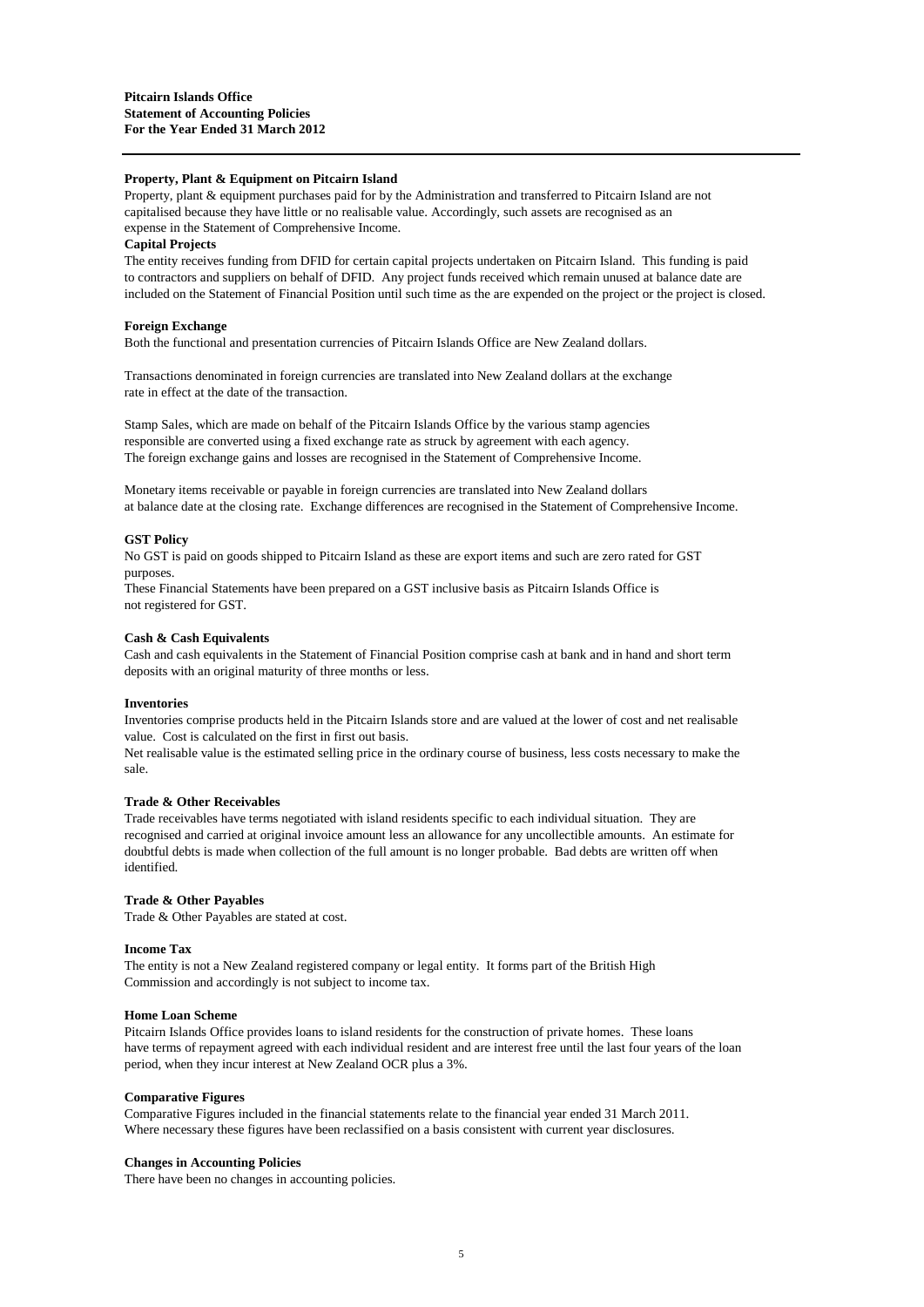#### **Pitcairn Island Administration Schedule of Property, Plant & Equipment As At 31 March 2012**

|                                       | COST<br><b>PRICE</b> | <b>BOOK</b><br><b>VALUE</b><br>31/03/2011 | <b>ADDITIONS</b><br><b>DISPOSALS</b> | <b>MTH</b> | <b>DEPN</b><br><b>RATE</b> | <b>DEPN</b>              | <b>ACCUM</b><br><b>DEPN</b> | <b>BOOK</b><br><b>VALUE</b><br>31/03/2012 |
|---------------------------------------|----------------------|-------------------------------------------|--------------------------------------|------------|----------------------------|--------------------------|-----------------------------|-------------------------------------------|
|                                       | \$                   | \$                                        | \$                                   |            |                            | \$                       | \$                          | \$                                        |
| <b>OFFICE EQUIPMENT</b>               |                      |                                           |                                      |            |                            |                          |                             |                                           |
| Misc Office Equipment                 | 15,624               | 3,925                                     |                                      | 12         | 10%                        | 392                      | 12,092                      | 3,532                                     |
| GDC Phone System                      | 5,144                | 1,800                                     |                                      | 12         | 10%                        | 514                      | 3,858                       | 1,286                                     |
| Sofas x 2 - (Second Hand JAL)         | 969                  | 567                                       |                                      | 12         | 10%                        | 57                       | 458                         | 511                                       |
| Water Cooler / Heater - (Second Hand) | 618                  | 362                                       |                                      | 12         | 10%                        | 36                       | 292                         | 325                                       |
| Paper Shredder                        | 489                  | 286                                       |                                      | 12         | 10%                        | 29                       | 231                         | 258                                       |
| Photocopier - (Second Hand)           | 3,825                | 2,240                                     |                                      | 12         | 10%                        | 224                      | 1,809                       | 2,016                                     |
| Painting                              | 900                  | 607                                       |                                      | 12         | 10%                        | 61                       | 354                         | 546                                       |
| Fridge - Elba RF249TCRW1              | 827                  | 765                                       |                                      | 12         | 10%                        | 76                       | 139                         | 688                                       |
| <b>TOTAL OFFICE EQUIPMENT</b>         | 28,395               | 10,552                                    | $\mathbf{0}$                         |            |                            | 1,390                    | 19,233                      | 9,162                                     |
| <b>COMPUTER EQUIPMENT</b>             |                      |                                           |                                      |            |                            |                          |                             |                                           |
| <b>MYOB</b> Software                  | 778                  | $\boldsymbol{0}$                          |                                      | 12         | 33%                        |                          | 778                         |                                           |
| Misc Computer Equipment               | 4.626                | $\overline{0}$                            |                                      | 12         | 33%                        |                          | 4,626                       |                                           |
| HP LaserJet 2100M Printer             | 1,892                | $\mathbf{0}$                              |                                      | 12         | 33%                        | L.                       | 1,892                       |                                           |
| Pentium Intell III                    | 2,706                | $\mathbf{0}$                              |                                      | 12         | 33%                        |                          | 2,706                       |                                           |
| <b>IBM Hard Disk Drive</b>            | 349                  | $\Omega$                                  |                                      | 12         | 33%                        |                          | 349                         |                                           |
| Toshiba Satellite Pro Notebook & Case | 5.256                | 88                                        |                                      | 12         | 33%                        | 88                       | 5.256                       |                                           |
| <b>Fujitsu Hard Disk Drive</b>        | 306                  | $\Omega$                                  |                                      | 12         | 33%                        | $\overline{\phantom{a}}$ | 306                         |                                           |
| <b>Computer Cabling</b>               | 511                  | $\mathbf{0}$                              |                                      | 12         | 33%                        |                          | 511                         |                                           |
| <b>Brother Fax Machine</b>            | 1.118                | $\overline{0}$                            |                                      | 12         | 33%                        | $\overline{a}$           | 1.118                       |                                           |
| CD Writer for Computer Backups        | 340                  | $\theta$                                  |                                      | 12         | 33%                        |                          | 340                         |                                           |
| <b>Epson Colour Printer</b>           | 306                  | $\theta$                                  |                                      | 12         | 33%                        |                          | 306                         |                                           |
| Acer Desktop x 1                      | 1.678                | 629                                       |                                      | 12         | 33%                        | 208                      | 1,256                       | 421                                       |
| Acer Desktop x 2                      | 4,699                | 1,819                                     |                                      | 12         | 33%                        | 600                      | 3,480                       | 1,219                                     |
| Sony Laptop - VPCF115FGB              | 1,900                | 1,586                                     |                                      | 12         | 33%                        | 524                      | 837                         | 1,063                                     |
| TOTAL COMPUTER EQUIPMENT              | 26,465               | 5,109                                     | $\Omega$                             |            |                            | 1,419                    | 23,761                      | 2,704                                     |
| <b>TOTAL ASSETS</b>                   | 54.860               | 15,661                                    | $\bf{0}$                             |            |                            | 2.809                    | 42,994                      | 11,866                                    |